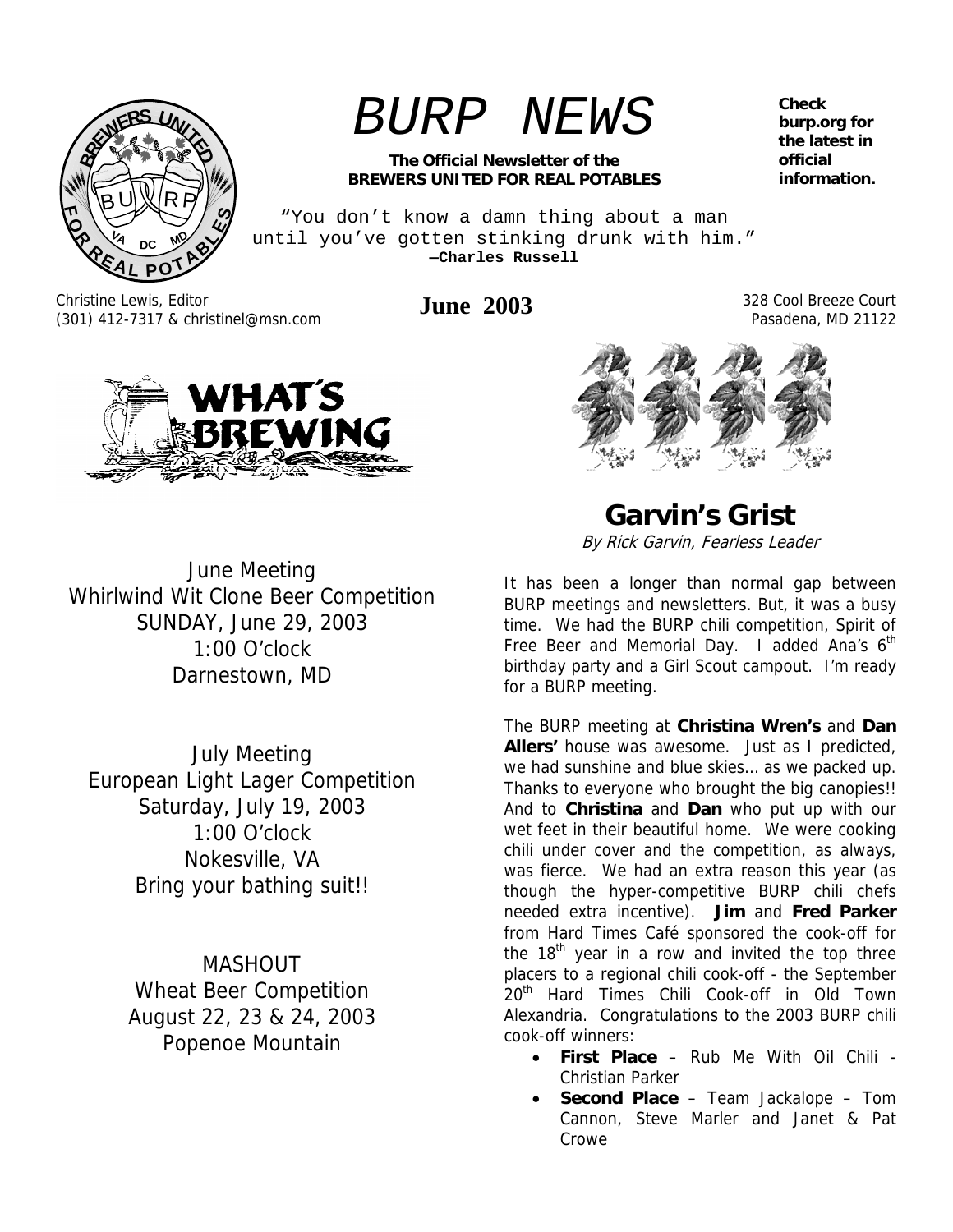- **Third Place** Team Sphincter Christine Lewis & Rick Garvin
- **Hottest** Team Temptation Dona & Woody Lee, Bill Madden & Beth Fox, Karen & Mark Korabik

The chilies were very diverse and tasty this year. **Christian's** had a notable complex sweetness that balanced the heat that he explained came from tropical fruit. The hottest winner, Temptation chili, contained rattlesnake. But, it was more notable for its flavor range – it had sweet spots and hot spots. Team Jackalope provided a wonderfully tasty traditional chili that is one of my favorites every year. **Christine** and I stuck with our traditional bean-free bowl of red with one extra touch – shredded barbecue pork shoulder. We gave up going for hottest for the fourth year running – going for a placing chili. But, no compromises were made in the first place chili beer!!

We had a great group of beers lined up to go with chili. It was interesting to taste the sweeter styles, like Weizen, next to the chilies. They came off intensely sweet. The first place beer, brewed again by popular demand, was quite bitter and dry. It did much better in this contest than at the SoFB. The Maryland team made a great milkshake Weizen and the Roofwater Bitter went right down the spout. Congratulations to the winners:

- **First Place** Frankische Kellerbier Kathy Koch, Christine Lewis and Rick Garvin
- **Second Place** Bavarian Weizen Wendy Aaronson, Bill Ridgely and Keith Chamberlin
- **Third Place** Roofwater Bitter Bob Stafford (New Guy Bob), Betsy Kepler and Bob Kepler

I had the pleasure of judging at the Spirit of Free Beer. **Jerry Bailey** and Old Dominion were our hosts again this year. They were hosts the first year and have stepped up many times in the past. They are great hosts and quite tolerant of us. As one of the originators of the competition (ask me why we call our contests "Spirit of …") it is with great pride that I sit and drink while our experienced team pulls off a seamless contest. It looks easy because the Kulture Koordinators pull together a great hard working team and do most of the work ahead of time. An approach honed by years of evolution.

Lots of good stuff coming up. **Ken**, **Sara** and **Victoria Graham** have invited us to their house Sunday (yes, Sunday!!!) June  $29<sup>th</sup>$  for our next BURP meeting. We will have the clone beer competition – this year's commercial paradigm is Victory Whirlwind Wit. I'm counting on warm weather and coriander breath! Chez Graham is very shaded in the back yard and has a great space. Bring your chairs and enjoy the shade! We are heading West in July to the country estate of **Bruce Bennett and Nancy Cosier.** Put July 19th on your calendar now – the newsletter only has three weeks to get to you after the June 29th meeting. It will be a double issue and cover MASHOUT as well. Bring your bathing suit and your European Light Lagers for the competition. Last year this was one of my favorite meetings – 98 degrees in the sun and 82 degrees in the pool. Bring a plastic cup!!! Remember to toast your hard working BURP volunteers and officers. Remember who writes the checks, organizes the competitions, brings great food to every meeting, and makes us FREE BEER!

Cheers, Rick



### **Betsy and Tom's Kulture Korner**

Free Beer!!! Yes, that's right. **Those of you who took home the leftover Spirit of Free Beer entries should bring them (cold) to the next meeting** to share around. After all, that is the spirit of Free Beer!

May 17, 2003 was BURP's 11th annual Spirit of Free Beer competition. We'd like to express our appreciation to everyone in the club who supported the competition by entering a beer (or beers.) Despite receiving fewer entries this year than last year (235 vs 402), SoFB was still a successful event. I heard from more than one judge, especially the out-of-towners, that this was one of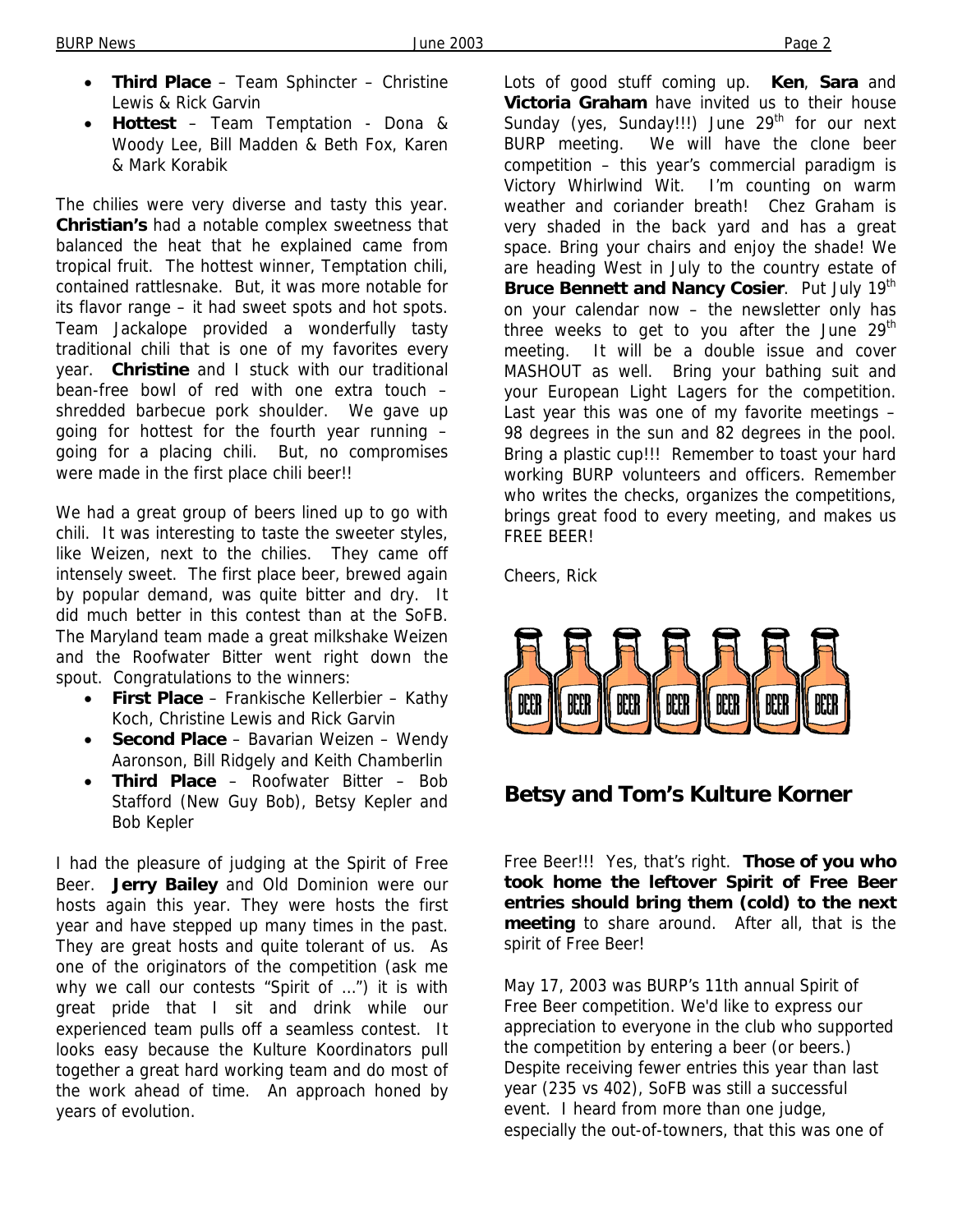the best organized and relaxed competitions they had ever participated in. Many thanks go to those who worked hard to make the competition a success. We would especially like to thank the guys who helped us process and organize all the entries on the Sunday, May 11: **Bob Kepler**, **Peter Long** and **Mike McGuire**. Next, a thanks goes to all the judges and stewards (they're listed below.) We also want to send out kudos and thanks out to our crack team of SoFB Organizers: **Dan Fapp** who coordinated all the facilities (tables, chairs, table cloths, port-o-lets, etc.), **Wendy Aaronson** for breakfast (as always, well done! Betsy loved the fruit, Tom loved the donuts!), **Christian Parker** for lunch (and thanks also to German Gourmet for supplying most of the tasty food), **Andy Anderson** for Judge Coordinator, sweet **Christine Lewis** for Steward Coordinator, **Steve Marler** for Prize Coordinator, the **Langlies** for the online registration and maintaining the website, and the prodigal **Stacey Gow** for so generously helping us stuff score sheets into envelopes. Lastly, we also want to express our appreciation to **Jerry Bailey** of Old Dominion

Brewing Co for hosting us and to our many sponsors for providing prizes (the list of sponsors can be found at:

http://www.burp.org/events/sofb/2003/sponsors.asp

And now, the Winners:

#### **American & European Light Lager:**

**1st Place**: Mark Hogenmiller, Bohemian Pilsner, Burke, VA

**2nd Place**: Edward Bielaus & Mark Polnasek, Dortmunder Export, Rockville, MD **3rd Place**: Michael Robinson, Muenchner Helles, Nottingham, NH

#### **Light & Scottish Ales:**

**1st Place**: Jeffrey Oberlin, Blond Ale, Friendswood, TX **2nd Place**: Robert Finkelstein, Heavy 70/-, Reston, VA **3rd Place**: Andy Anderson & Christine Lewis, Export 80/- , Alexandria, VA

#### **Bitter & English Pale Ales:**

**1st Place**: Jack Mowbray, Special or Best Bitter, West Friendship, MD

**2nd Place**: Steve Marler, Ordinary Bitter, Arlington, VA **3rd Place**: Mark Hogenmiller, Special or Best Bitter, Burke, VA

#### **American Pale Ale:**

**1st Place**: Jeffrey Oberlin, American Pale, Friendswood, TX **2nd Place**: Andy Anderson, American Pale, Alexandria, VA **3rd Place**: Keith Chamberlin, American Pale, Riverdale, MD

#### **IPA:**

**1st Place**: Wendy Aaronson & Bill Ridgley, Rockville, MD **2nd Place**: Keith Chamberlin, Riverdale, MD **3rd Place**: Jeffrey Oberlin, Friendswood, TX

#### **Koelsch & Altbier:**

**1st Place**: Edward Bielaus & Mark Polnasek, Koelsch, Rockville, MD **2nd Place**: Mark Hogenmiller, Altbier, Burke, VA **3rd Place**: Pete Ryba & Paul Kensler, Koelsch, Washington Grove, MD

#### **European Amber & Dark Lager:**

**1st Place**: Andy Anderson, Schwarzbier, Alexandria, VA **2nd Place**: Edward Bielaus & Mark Polnasek, Oktoberfest/Maerzen, Rockville, MD **3rd Place**: Steve Marler, Oktoberfest/Maerzen, Arlington, VA

#### **Brown Ale:**

**1st Place**: Bob Beard, Mild, Miami, FL **2nd Place**: Keith Shelton, Northern English Brown, Chesterfield, VA **3rd Place**: Rob Hanson & Lee Hanson, American Brown, Cheverly, MD

#### **English & Scottish Strong Ales:**

**1st Place**: Wendy Aaronson & Bill Ridgley, Wee Heavy, Rockville, MD **2nd Place**: Andy Anderson, Wee Heavy, Alexandria, VA **3rd Place**: Andy Anderson, Old Ale, Alexandria, VA

#### **Barley Wine & Imperial Stout:**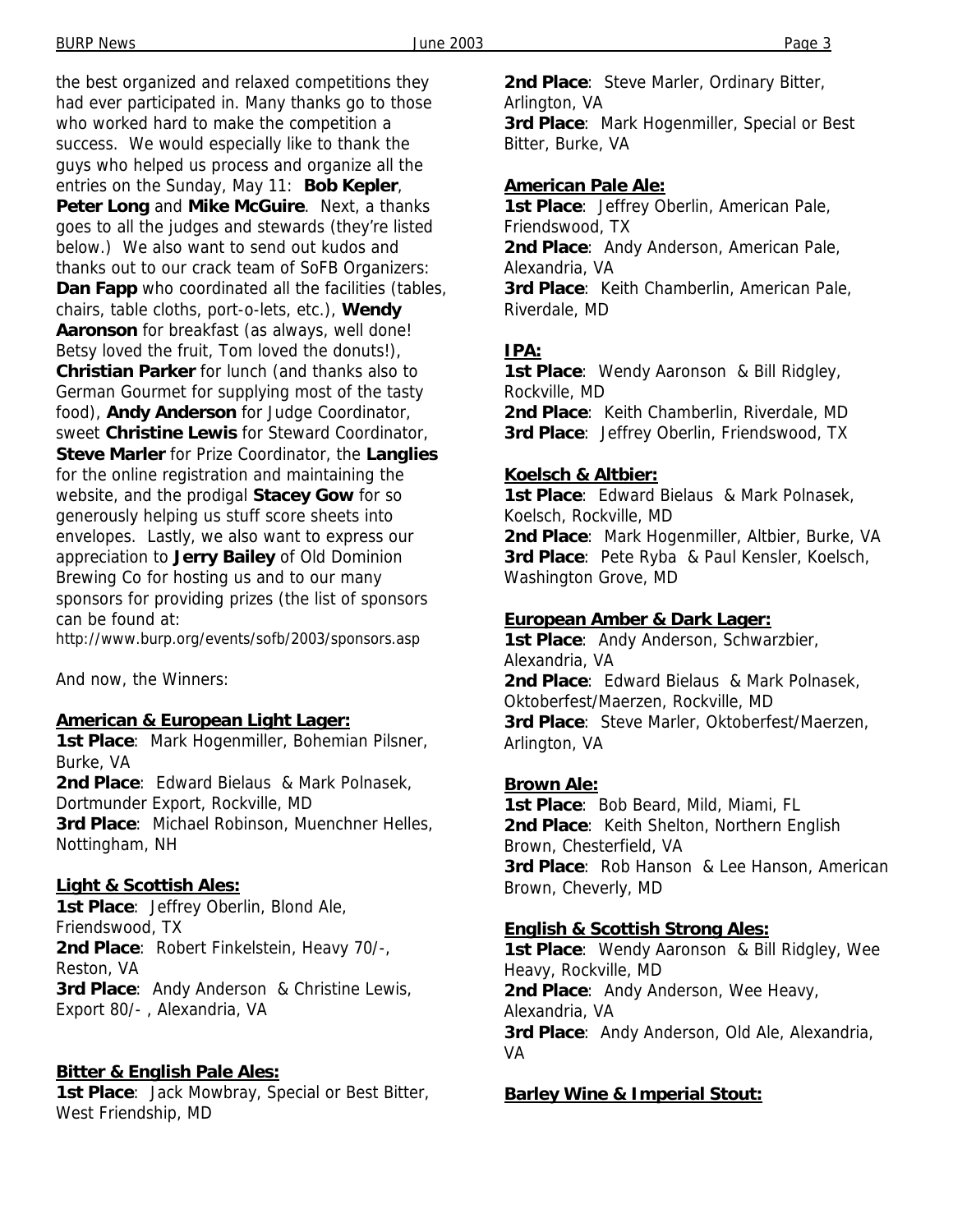**1st Place**: Mike McGuire, Russian Imperial Stout, Vienna, VA

**2nd Place**: Mel Thompson, American-Style, Gaithersburg, MD **3rd Place**: Andy Anderson, English-Style Barleywine, Alexandria, VA

#### **Bock:**

**1st Place**: Michael Robinson, Traditional Bock, Nottingham, NH

**2nd Place**: Bob Maher, Dopplebock, Falls Church, VA

**3rd Place**: Mel Thompson, Traditional Bock, Gaithersburg, VA

#### **Porter**:

**1st Place**: Mark Hogenmiller, Brown Porter, Burke, VA

**2nd Place**: Mike McGuire, Brown Porter, Vienna, VA

**3rd Place**: Andy Anderson, Brown Porter, Alexandria, VA

#### **Stout:**

**1st Place**: Jason Russ, Sweet Stout, Fairfax, VA **2nd Place**: Bud Hensgen, Oatmeal Stout, Arlington, VA

**3rd Place**: Mike Heniff, Dry Stout, Pearland, TX

#### **Wheat Beer:**

**1st Place**: Pat & Janet Crowe & Andy Anderson, Bavarian Weizen, Annandale, VA

**2nd Place**: Tom & Colleen Cannon, Bud Hensgen, Dan Allers & Christina Wren, Bavarian Weizen, Fairfax, VA

**3rd Place**: Tom & Colleen Cannon, Bud Hensgen, Dan Allers & Christina Wren, Bavarian Weizen, Fairfax, VA

#### **Strong Belgian Ale:**

**1st Place**: Bob & Betsy Kepler, Dubbel, Fairfax, VA

**2nd Place**: Melanie & Jim Hoff, Tripel, Falls Church, VA

**3rd Place**: Bill Schroeder, Strong Golden Golden Ale, Rockville, MD

#### **Belgian, French, Lambic, & Sour Ale:**

**1st Place**: Steve Gale, Flanders Red Ale, Landing, NJ

**2nd Place**: Scott Wilson, Witbier, Paxinos, PA

**3rd Place**: Dave & Becky Pyle, Gueuze, Springfield, VA

#### **Specialty Beers, Mead & Cider:**

**1st Place**: Rob Hanson, Cider, Cherverly, MD **2nd Place**: Andy Anderson, Habanero Helles, Alexandria, VA **3rd Place**: Robert Stevens, Black Pepper Stout, Silver Spring, MD

#### **Best of Show:**

**1st Place**: Steve Gale, Flanders Red Ale **2nd Place**: Michael Robinson, Traditional Bock **3rd Place**: Mike McGuire, Russian Imperial Stout

#### **Bill Moe Memorial Extract Winner:**

Bob Stafford, IPA

#### **MCAB Winners:**

American Lager: Steve Marler European Pale Lager: Mark Hogenmiller Light Ale: Jeffrey Oberlin Bitter & English Pale Ale: Jack Mowbray Scottish Ales: Robert Finkelstein American Pale Ales: Jeffrey Oberlin India Pale Ale: Wendy Aaronson & Bill Ridgley Koelsch & Altbier: Edward Bielaus & Mark Polnasek German Amber Lager: Edward Bielaus & Mark Polnasek Brown Ale: Bob Beard English & Scottish Strong Ale: Wendy Aaronson & Bill Ridgley Barleywine & Imperial Stout: Mike McGuire European Dark Lager: Andy Anderson Bock: Michael Robinson Porter: Mark Hogenmiller Stout: Jason Russ Wheat: Pat & Janet Crowe & Andy Anderson Strong Belgian Ale: Bob & Betsy Kepler Belgian & French Ale: Scott Wilson Lambic & Belgian Sour Ale: Steve Gale

#### **Judges:**

Wendy Aaronson, Andy Anderson, Tim Artz, Bruce Bennett, Mike Buddle, Colleen Cannon, Keith Chamberlin, Janet Crowe, Pat Crowe, Danny Davis, AJ DeLange, John Dittman, Bruce Feist, Paul Fiorino, Rick Garvin, Polly Goldman, Charlie Gow, Benjamin Guess, Rob Hanson, Bud Hensgen, Jeff Hewit, Mark Hogenmiller, Dave Justice, Paul Kensler, Bob Kepler, Kathy Koch, Trish Koch, Jamie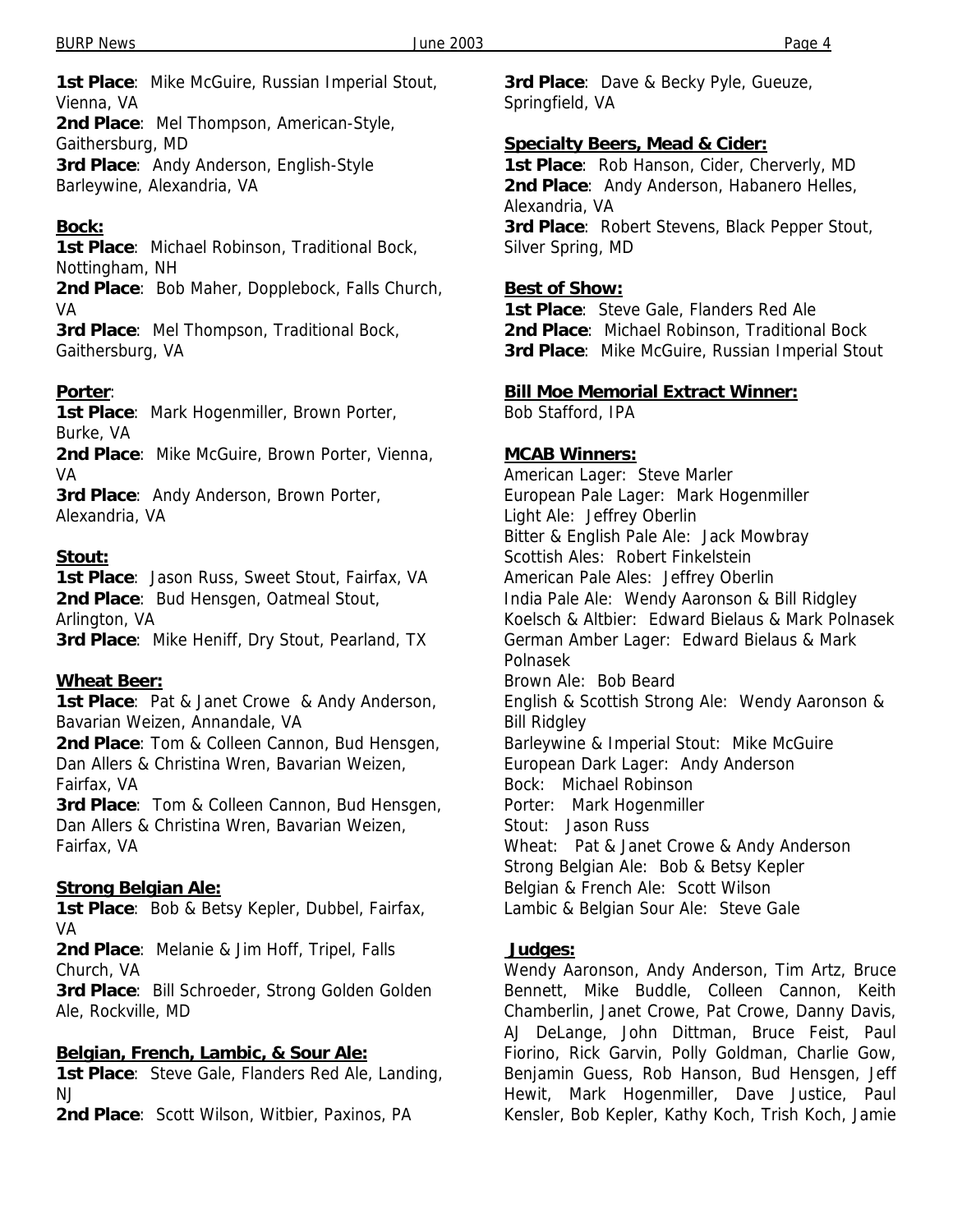Langlie, Paul Langlie, Steve Lipps, Bill Madden, Bob Maher, Steve Marler, Brian Matt, Mike McGuire, Bill Newman, Christie Newman, Wendell Ose, Randy Paul, Becky Pyle, Dave Pyle, Lynn Ragazinni, Bill Ridgely, Jason Russ, Wendy Schmidt, Keith Shelton, Phil Sides Jr, Robert Stevens, Mel Thompson, Jeff York and Stasi York.

#### **Stewards:**

Dan Allers, Ed Dyer, Andrea Falk, Alan Hew, Dan Klinglesmith, Christine Lewis, Christian Parker, Deirdre Reid, Herb Rose, Craig Sommers, Jude Wang and Christina Wren.

#### **Competition schedule:**

The June competition will be our (sometimes) annual Clone Competition. As announced previously, the commercial style we will be judging against is Victory Brewing Companies Whirlwind Wit! **Steve Marler** is trying to recruit a crack team of professional and semi-professional brewers to judge this competition, rather than our traditional team of expert BJCP judges, so we don't have to be as strict on some of our "rules" as usual. For this competition, either kegs or bottles can be entered. If you are bringing a keg, make sure there is enough in there to fill a pitcher when the competition starts (hopefully around 2:00). If you are entering bottles, please bring 3 so we can fill pitchers with the bottles. May the best Clone win!

In July, we will be returning to our standard form of judging and we will be accepting beer in BJCP category 2, European Pale Lager, including Bohemian Pils, Northern German Pils, Dortmunder Export, and Munich Helles. This is also the AHA Club Competition beer, so the winner will be eligible to represent BURP at the Competition in Colorado. You will need to provide two bottles for the BURP competition, but if you win, you will need another 3 bottles to send to Colorado.

August is Mashout month, and as we have done in past years, we will be holding a competition for category 17, Wheat Beer, including Bavarian Weizen, Dunkel Weizen, Berliner Weiss, and Weizenbock. Please note that Belgian Wit and American Wheat are not in category 17 and will therefore not be judged at this competition. Two bottles will be required for entry.

And, it's not too early to start thinking about September and our annual BURP Oktoberfest! This year, we'd like to make this a much more spectacular event. We will be accepting beers in any style that is traditionally brewed in Germany, that is, Northern German Pils, Dortmunder Export, Munich Helles, Northern German and Dusseldorf Altbier, Koelsch, Bavarian Weizen and Dunkelweizen, Berliner Weiss, Weizenbock, Bock, Hellerbock/Maibock, Doppelbock, Eisbock, Rauchbier, Schwarzbier, Munich Dunkel, Vienna, Maerzen, and Oktoberfest. Kegged beer will be highly encouraged. Ribbons will be awarded for the top three beers, and it is likely that the overall winner will receive some kind of commemorative beer stein. How's that for celebrating Oktoberfest and Gemutlichkeit! So get your lagering 'fridges cold, your liter beer steins clean and your leiderhosen waxed and get ready for BURP Oktoberfest 2003! Prosit!

# **? ? ? ? ? ? ? ? RYDler**

Q: Annually, Americans drink 53 gallons of carbonated soft drinks; 24 gallons of milk, per capita. What's the figure for beer??

**? ? ? ? ? ? ? ?** 

### **Registration for MASHOUT 2003 is Now Open!**

By Bill Ridgely, MASHOUT Coordinator

Make your plans now to attend the 16th annual **M**id-**A**tlantic **S**tates **H**omebrewers Camp**OUT**, better known as **MASHOUT**. This 3-day gathering of homebrewers and their families from throughout the mid-Atlantic region is always one of the most fun events of the year. The site, located just east of Cumberland, MD on the beautiful mountaintop property of BURPers **Chuck & Helen Popenoe**, is worth the price of admission in itself, but the great beer, food, music, and fellowship make the event even more special. **MASHOUT 2003** will be held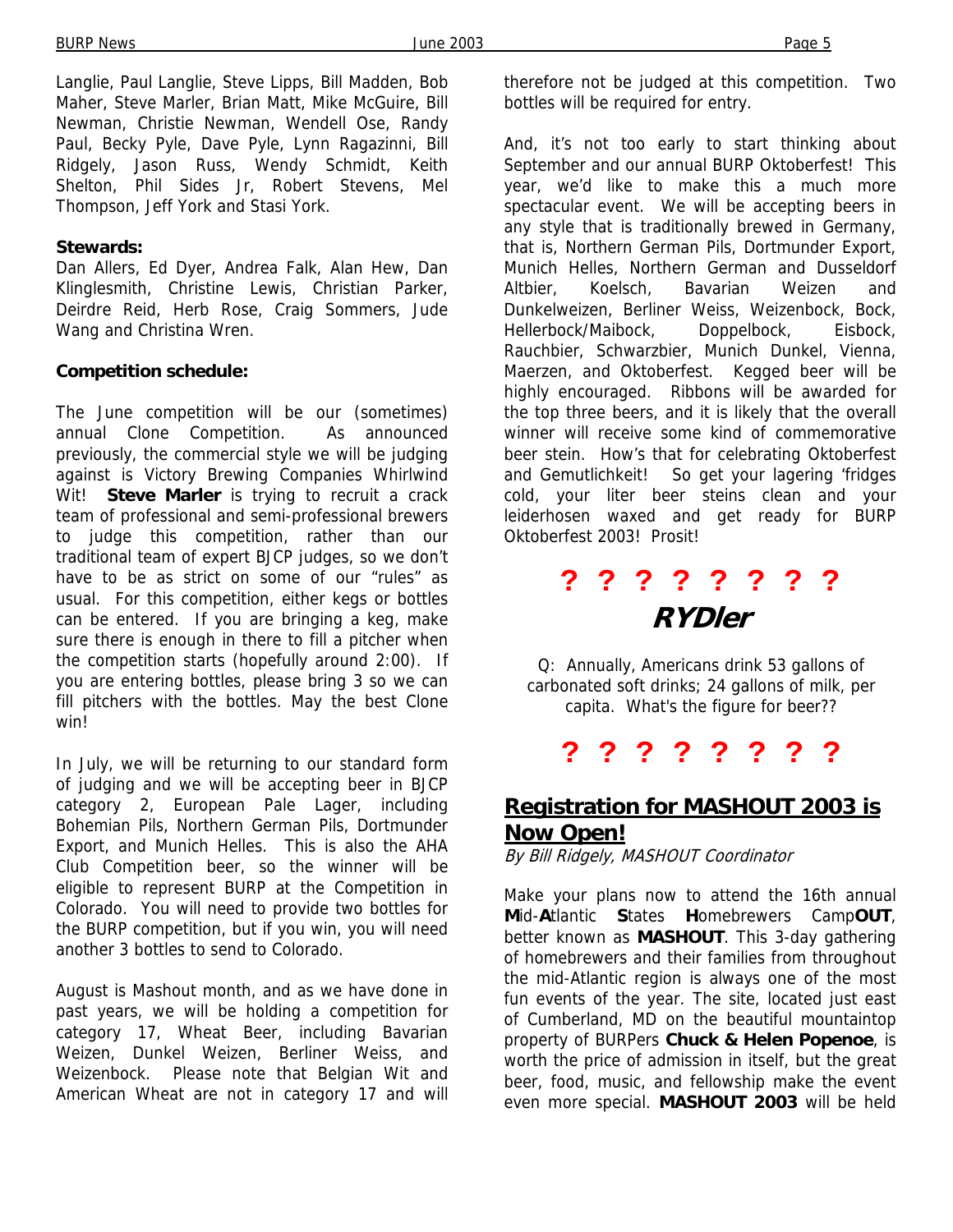#### from **Friday, August 22 through Sunday, August 24**.

Featured events will include a live band on Friday evening, great barbecue dinner on Saturday (You will be asked only to contribute an appetizer, soup, salad, side dish, or dessert), and pancake breakfast on Sunday morning. Full details on MASHOUT, including a downloadable registration form, can be found on the BURP website at http://burp.org/. Just click on the MASHOUT link. The "Frequently Asked Questions" section will be updated as new information becomes available and events are added to the MASHOUT schedule. BURPers without web access can contact the MASHOUT coordinator (Bill Ridgely, 301-762-6523) for a paper copy.

The fee schedule for MASHOUT is:

1) Individual (13 years and above) - \$20.00 (All individuals under 21 years of age must be accompanied by an adult) 2) Adult Couple - \$35.00 3) Child (2 – 12 years) - \$10.00 4) Child Under 2 years – Free

Just fill out and send the registration form included with this newsletter, along with your check (payable to **BURP**) to:

#### **MASHOUT 2003 15 Harvard Ct Rockville, MD 20850**

If you have e-mail access, please include your email address so that acknowledgement of your registration as well as directions to the site can be sent via e-mail. If you don't have e-mail access, you will receive a copy of the MASHOUT "Frequently Asked Questions" document, along with directions, by regular mail.

Those attending MASHOUT can help out greatly by bringing tables and folding chairs, as well as cook stoves and cooking utensils (especially skillets) for helping prepare the pancake breakfast on Sunday morning. Also, we ask that you bring any serving utensils needed for your contribution to Saturday night's dinner.

We are also assembling a work party to help prepare the MASHOUT site the weekend of Aug 19- 20. If interested, please contact me.

If you play an instrument, bring it along for the campfire jam session and sing along on Saturday night.

Finally, if you haven't yet brewed for MASHOUT, get those brew kettles going! Everyone is asked to bring at least 3 gallons of homebrew in either keg or bottle form. It's an opportunity to share your finest with homebrewers from all over the region. And don't forget the wheat beer homebrew competition, which will be held at MASHOUT and will be open to all those attending. All BJCP Category 17 wheat styles will be included (see http://www.bjcp.org/styleguide17.html for full descriptions of the styles).

Get those registration forms in today! I look forward to seeing everyone at **MASHOUT 2003**!

# **Welcome New BURP Members**

We'd like to welcome all the folks who have joined BURP in the last several months.

Welcome to **Thomas Ciccateri** from Alexandria, VA; **Christine Gettings, Jeremy Woodrum, Julie Kaiser, Ken Winters & Bob and Suz Stafford**, all from the District; **Chris Cave** from Lorton, VA; **Ed Dyer** from Fairfax, VA; and **Taryn Cansler & Kevin Gash**, all the way from Hammond, Illinois.

Hope to see you all at upcoming BURP events!!

# **BURP 10 and 20 Years Ago**

Compiled By Bill Ridgely

### **20 Years Ago, June 1983**

On Sunday, June 26, 1983, **Bob Frank** hosted BURP's first outdoor, multi-club meeting at a small park northeast of Frederick. In addition to BURP members (nearly 40 strong at that time), clubs from Pennsylvania and Washington County, MD were invited to attend. There was no formal meeting, just an opportunity to share information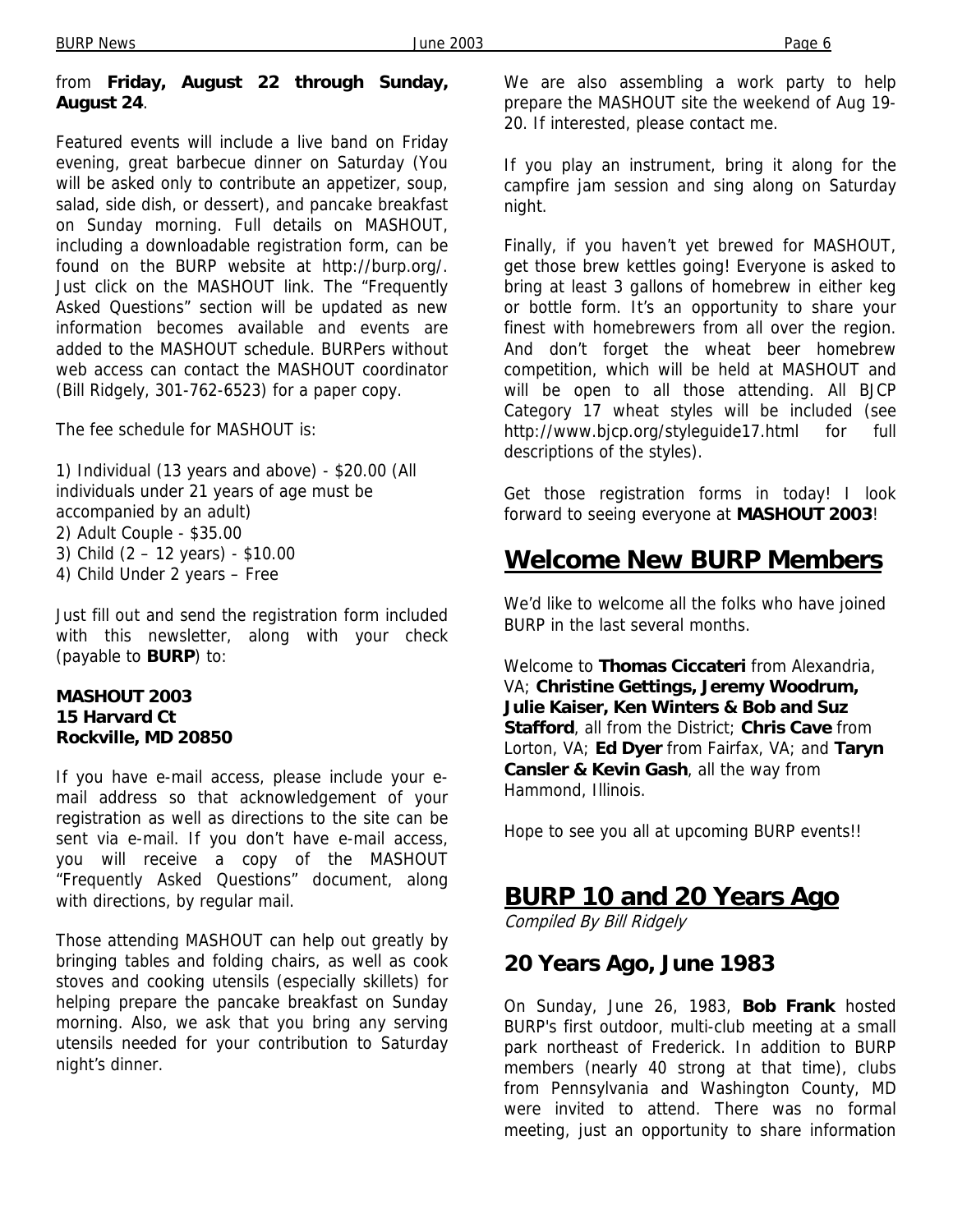and beer with other homebrewers from around the region. The event became an early precursor to MASHOUT, which didn't formally begin for 5 more years. About 70 people attended. **Bob Frank** and **Phil Angerhofer** of BURP and **Rich Mossocia** of Duane Imports made themselves available to answer questions and to analyze the homebrew of anyone interested.

### **10 Years Ago, June 1993**

The June 1993 BURP meeting was held at the home of **Bert & Marianne Tagge** and featured a "light colored beer" competition. In those days when beer styles were still being refined, the results showed a fairly wide range of characteristics. A Bavarian Weizen (**Rick Garvin**) placed 1st, Bohemian Pilsner (**Karen Kotchka**) 2nd, and Belgian Witbier (**Phil Seitz**) 3rd. Fearless Leader **Wendy Aaronson** demonstrated yeast culturing at the meeting, and the raffle featured even more cases of free beer donated by **George Saxon** of Phoenix Imports.

June's newsletter highlighted the many contributions of BURPer **Jim Dorsch**. In addition to his regular Whole BURP Catalog column, Jim reviewed two books (**Greg Noonan's** Scotch Ale and CAMRA's book of essays Called to the Bar), and reported on the May Chili Cookoff. **Ralph Bucca** also completed his 2-part short story Wolfgang – The Nicest Homebrewer. Next time you see Ralph, ask him about Wolfgang's adventures with the lovely Helga and Olga at the Baron von Rolf castle.

In the "what goes around comes around" department, a special inter-club pool party with members of the Cross Street Irregulars was held in June at the home of **Ted & Melissa Mina**. The Minas were members of both clubs as well as owners of the (now defunct) Brewkeg Homebrew Shop in Catonsville.

# **Editors' Corner**

By Sweet Christine Lewis, Minister of Truth

**Articles for the July issue of the BURP News are due by 5:00 P.M. on Monday, July 7th.** As always, all subjects related to brewing, recipes, and travel logs are welcome. Meeting reports are also appreciated.

Remember, those of you who took home the leftover SoFB entries need to bring them in coolers (COLD!) to the June meeting to share. No need to bring extra beer. There will be plenty along with the Whirlwind Wit keg.

Congratulations go out to **Yeongji, Randy and Kiersten Paul** on the birth of **Justin JaeYoon Paul**. He was born June 3, 2003 at 1:58PM, weighing-in at 10 lb., 12 oz. (burly!)

# **? ? ? ? ? ? ? ?**

# **Answer to June RYDler:**

A: 22. Can you believe we only drink two gallons more of milk than beer?

"Beer Fact" from the 365 Bottles of Beer Calendar for 2003.

**? ? ? ? ? ? ? ?** 



### **~ The Kepler Kitchen ~ Cold Summer Soups Beer Vichyssoise (Potato Leek Soup) & Spicy Seafood Beer Gazpacho (Tomato)**

Welcome to another edition of the Kepler Kitchen, where everything tastes better with beer. Here are a couple of cold soup recipes that are perfect on a hot sunny day. A light lager works well with the creamy Vichyssoise (vee-she-schwah). In contrast, the fiery spicy Gazpacho marries well with darker beers. Both of these soups benefit from a few hours of refrigeration to blend the flavors. Pour these into Tupperware then pack them into your picnic cooler. Cheers and Hoppy Cooking!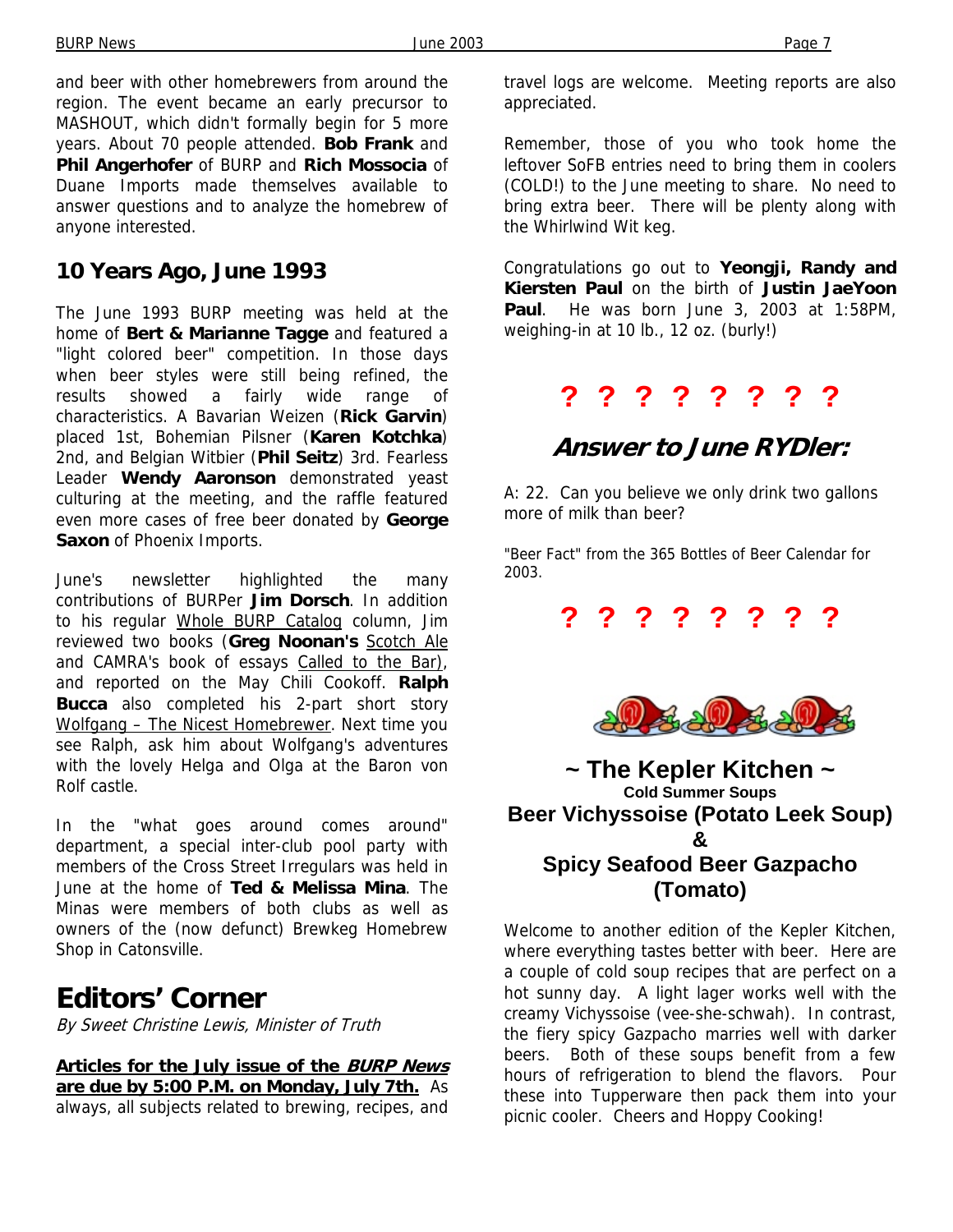# **Beer Vichyssoise (Potato Leek Soup)**

4 cups leeks, white part only, rinsed and chopped thin

3 tablespoons butter or margarine

4 cups sliced baking or old potatoes

1 ½ stalks of celery, leaves included

1 can or 12 oz strong chicken broth

1 cup water

1 bottle light lager (Tsing Tao)

1½ tsp salt

1 tsp white pepper

 $1/8<sup>th</sup>$  tsp or a pinch of cayenne, to taste

1  $\frac{1}{2}$  cup milk – whole or 2%

½ cups heavy cream, sour cream, or crème fraiche

fresh chives, dill, or parsley for garnish

1. In a heavy bottomed pot or Dutch oven over medium heat:

Sauté onions and leeks in butter until soft and translucent, about 10 minutes.

2. Add the broth, water, beer, potatoes and celery, along with salt, pepper and cayenne.

3. After bringing to a boil, cover and simmer until the potatoes are tender.

4. Transfer to a food processor or a blender and puree.

5. If the mix is too thick to puree, add a little bit of the milk.

6. Stir in the rest of the milk, then chill in the refrigerator for a few hours.

7. Serve chilled into bowls and stir in a few dollops of cream/crème fraiche and garnish with a few snips of fresh chives, dill, or parsley.

# **Spicy Seafood & Beer Gazpacho "Gazpacho La Paz" from Mas, Chicago IL**

This recipe comes from the StarChefs.com interview with Chef John Manion of the restaurant Mas. Usually the recipes in Kepler Kitchen are an amalgam of many sources with beer substituted for portions of the liquid ingredients. This recipe is unaltered and has Negro Modelo as an original ingredient.

Spicy gazpacho with poached shrimp and scallops finished with smoked poblano crème fraîche.

Ingredients:

1/4 pound fresh shrimp, deveined and cleaned 1/4 pound Bay scallops 8 Roma tomatoes, scored, cored, peeled, seeded and diced 4 cups ocean clam juice 3 cups tomato juice

1/2 cup fresh-squeezed lime juice

1/2 cup cider vinegar

1/2 cup tequila

1/4 cup Negro Modelo beer

1/4 cup puréed chipolte in adobo

2 cloves garlic, minced

1 cucumber peeled, seeded and diced

1 red onion, diced

1 red pepper, diced

1 green pepper, diced

1 poblano pepper, diced

1 jalapeño pepper, diced

1 chayote squash peeled, cored and diced

2 tablespoons of finely chopped curly parsley

1 tablespoon finely chopped thyme

1 tablespoon finely chopped cilantro

1. Poach both shrimp and scallops in salt water. Strain and set aside.

2. Purée all liquid ingredients together in a food processor.

3. Add all solid ingredients to mixture and stir.

4. Cover and refrigerate for at least 4 hours so as

to allow all of the flavors to marry.

5. Serve chilled.